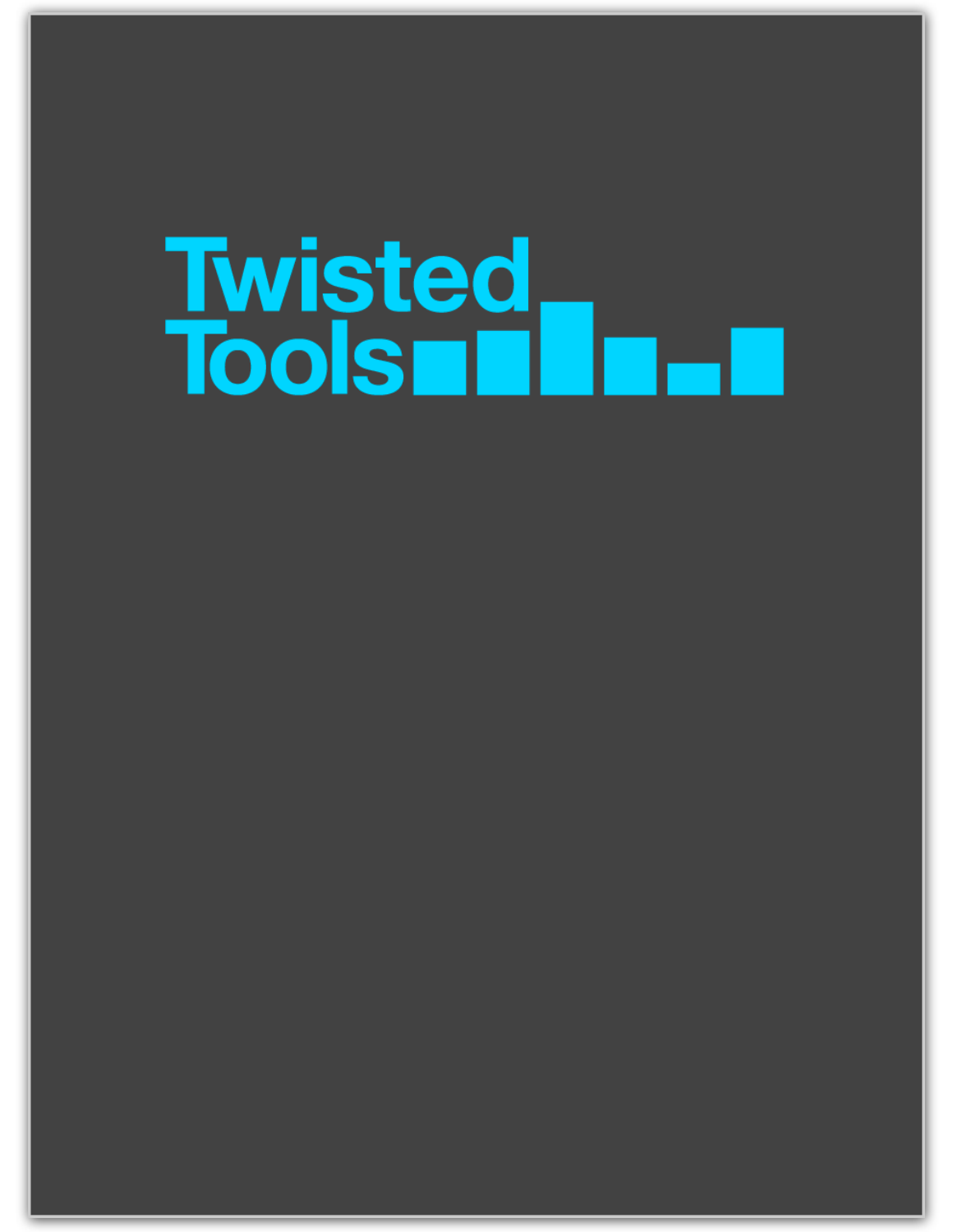# **VORTEX | CREDITS**

#### A big thank you to the following artists who contributed to making the VORTEX sample maps.

Please check out their work and support their art.

ORIGINAL SAMPLE CONTENT:

D'arcangelo | [www.darcangelo.cjb.net](http://www.darcangelo.cjb.net)

c2 | [www.chriscolatos.com](http://www.chriscolatos.com)

Glitchmachines | [www.Glitchmachines.com](http://www.Glitchmachines.com)

Igor Shilov | [www.twistedtools.com](http://www.twistedtools.com)

Josh Hinden | [www.twistedtools.com](http://www.twistedtools.com)

Mike Huckaby | [www.myspace.com/mikehuckaby](http://www.myspace.com/mikehuckaby)

Noklip | [2061art@gmail.com](mailto:2061art@gmail.com?subject=Re:%20Your%20Twisted%20Tools%20Work)

Timonkey | [mutimusic.com](http://www.mutimusic.com/2/news/artists/timonkey/)

Tipper | [www.tippermusic.net](http://www.tippermusic.net) | [facebook.com/tippermusic](http://www.facebook.com/tippermusic)

The included VORTEX libraries are free to use for commercial or non-commercial musical works, but you may not redistribute these samples in any way, shape or form or claim credit for the material in its raw unaltered form or outside of a musical work. You may not use this material to make sample libraries.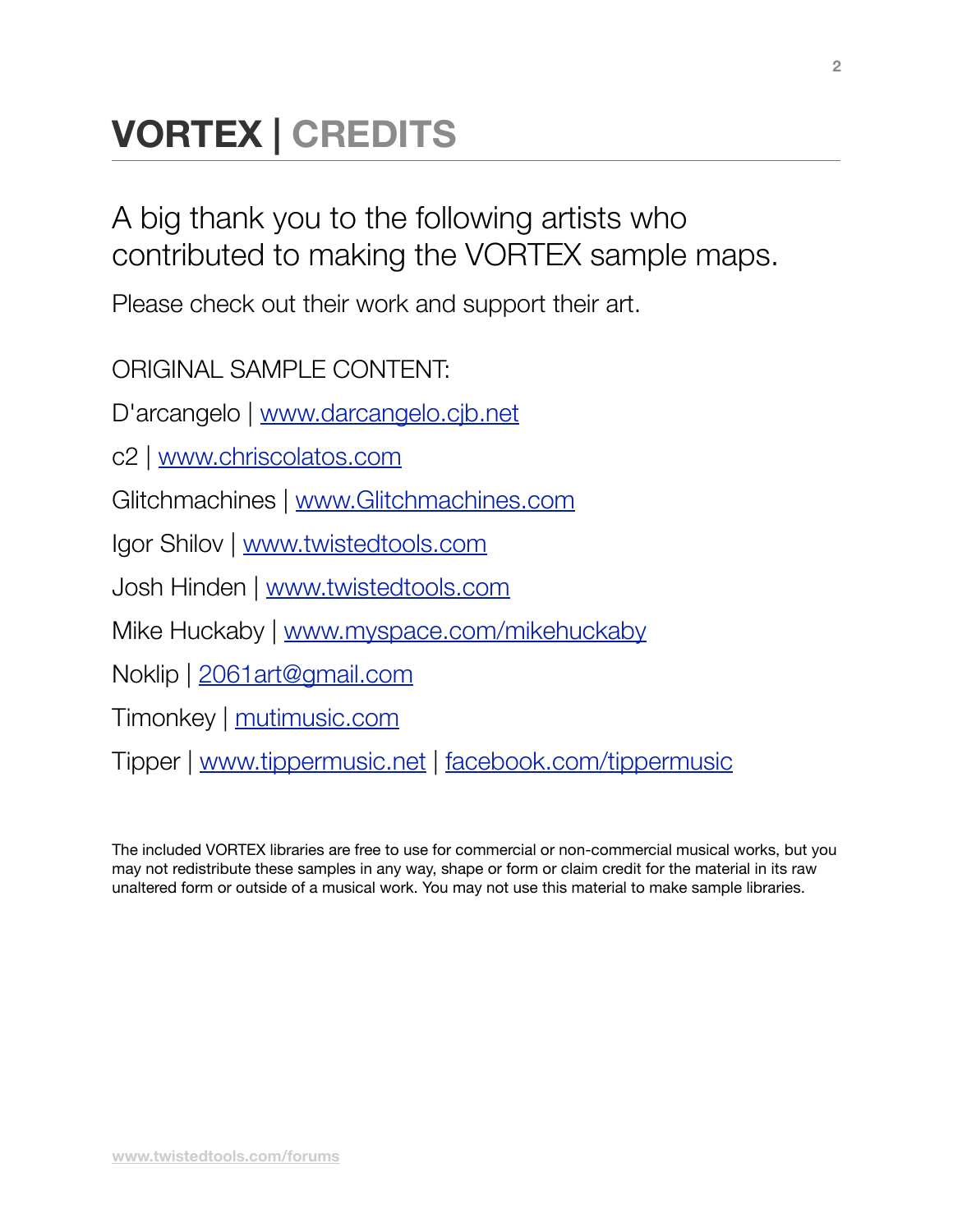# **Legal**

All software discussed in this manual is issued as is and the software described in this manual comes with no warranty. We are not be responsible for any lost data or financial loss incurred as a result of using this software. If you are unsure as to how to use this software, don't use it. Any information in this manual is subject to change without notice and nothing in this document represents a commitment on our part. All the software described by this document is copyright Twisted Tools™, 2010. You may not alter this document in any form or distribute it for any purpose other than press related purposes. You may not share this software with anyone or any entity, such as torrent sites without violating the terms of use. Should you share this software illegally, it is likely that the wrath of god will come down upon you. Should you buy this software, your karma will be plentiful.

If you somehow magically obtained this software, buy it...at our [site.](http://twistedtools.com) We need your support to keep bringing you more twisted tools.

Twisted Tools™

San Francisco, CA

USA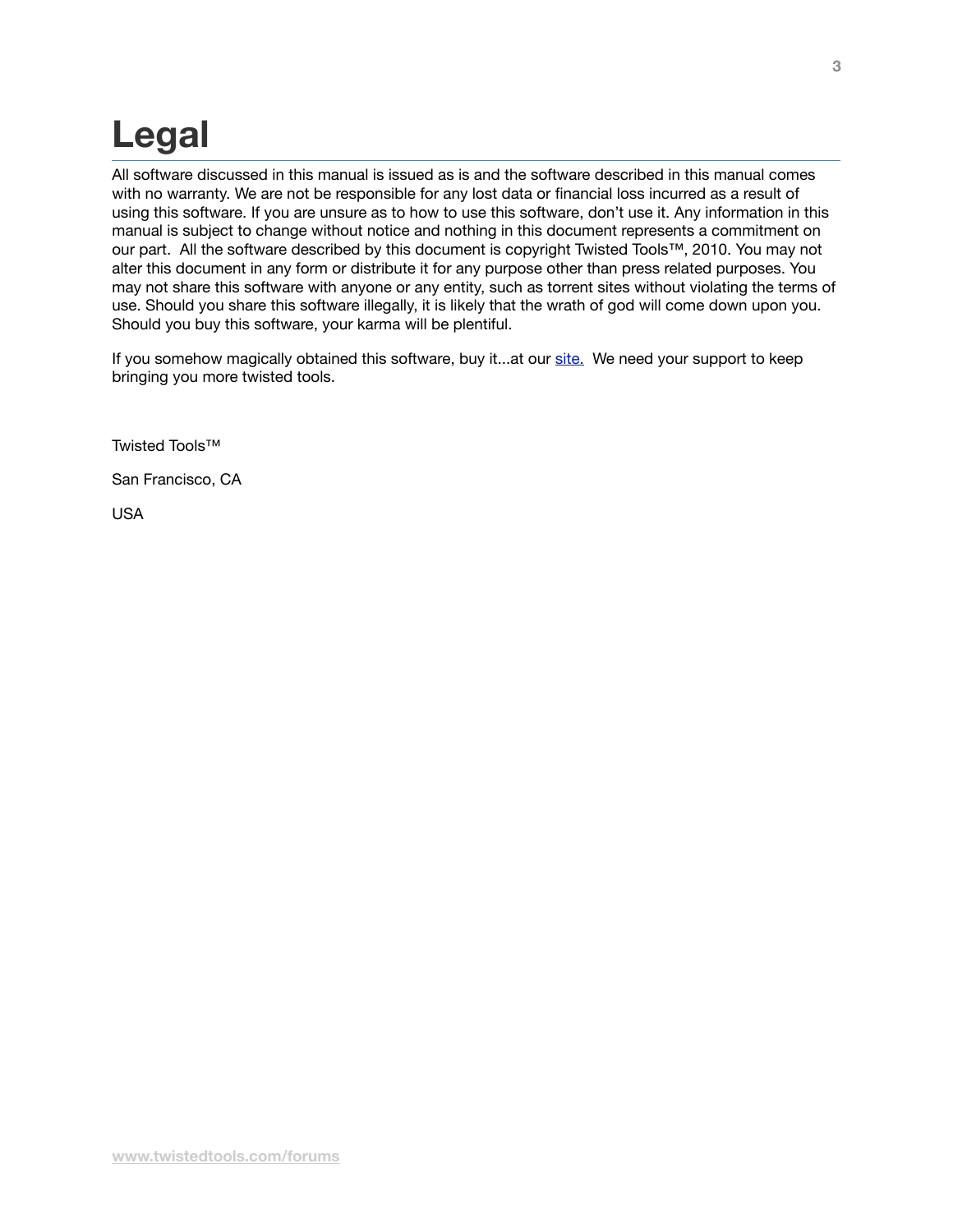## **TABLE OF CONTENTS**

#### **Introduction and System Requirements**

| What is VORTEX?            | Page 5 |
|----------------------------|--------|
|                            |        |
| <b>System Requirements</b> | Page 5 |

## **Understanding Vortex**

| 1.0 Scene Sequencer                    | Page 6  |
|----------------------------------------|---------|
| 2.0 Track Sequencer                    | Page 6  |
| <b>3.0 Sampler Window</b>              | Page 8  |
| 4.0 Parameter/Modulation Knobs         | Page 8  |
| 5.0 Sampler Settings Buttons           | Page 10 |
| 6.0 Global Functions/MIDI Learn/B-View | Page 11 |
| 7.0 LFOs                               | Page 12 |





A-VIEW 

B-VIEW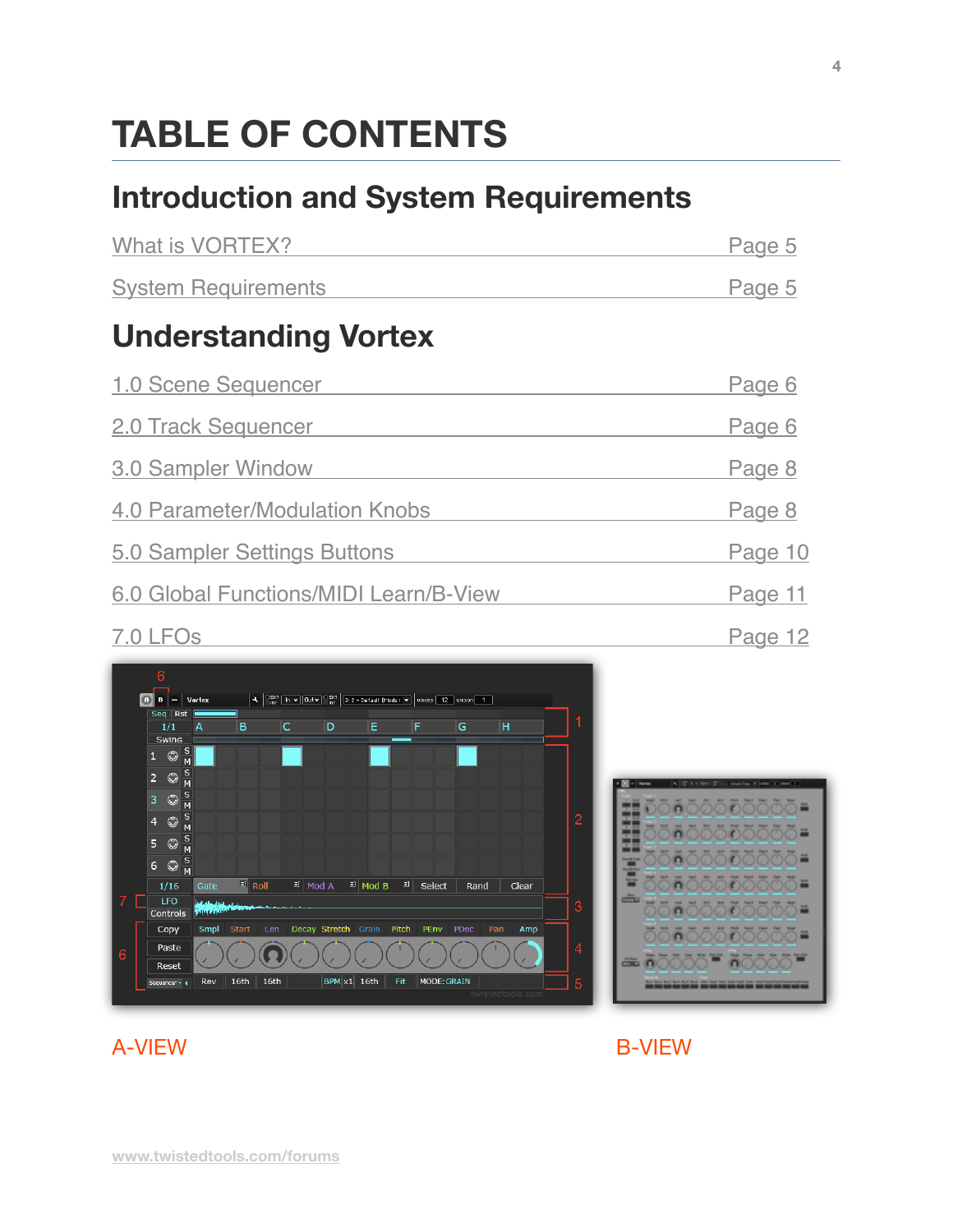# **TWISTED TOOLS** | **VORTEX**

## USER GUIDE

#### **Introduction and System Requirements**

#### <span id="page-4-0"></span>**What is VORTEX?**

VORTEX is a six-track, polyphonic granular sampler and sequencer for Native Instrument's Reaktor 5. Each track has 4 independent sequencer pages and a unique set of parameters and modulators. In this guide you will find explanations for all of Vortex's features along with graphics that indicate where on the interface each item is located.

#### <span id="page-4-1"></span>**System Requirements**

- VORTEX requires any PC or MAC Computer running a version of Reaktor 5 (5.1.5.002 recommended) and up.
- If you are using this ensemble with Kore 2, you will need the latest version of Kore 2.
- If your are using this ensemble with the included Maschine template, you will need the latest version of Native Instrument's Maschine's Controller Editor (1.21 + recommended)
- In order to make use of Vortex's multi-outs, you will need a host DAW that supports this feature. Please consult your host documentation for info on multiple output instruments. Please note that Reaktor VST has a maximum of 4 stereo outputs.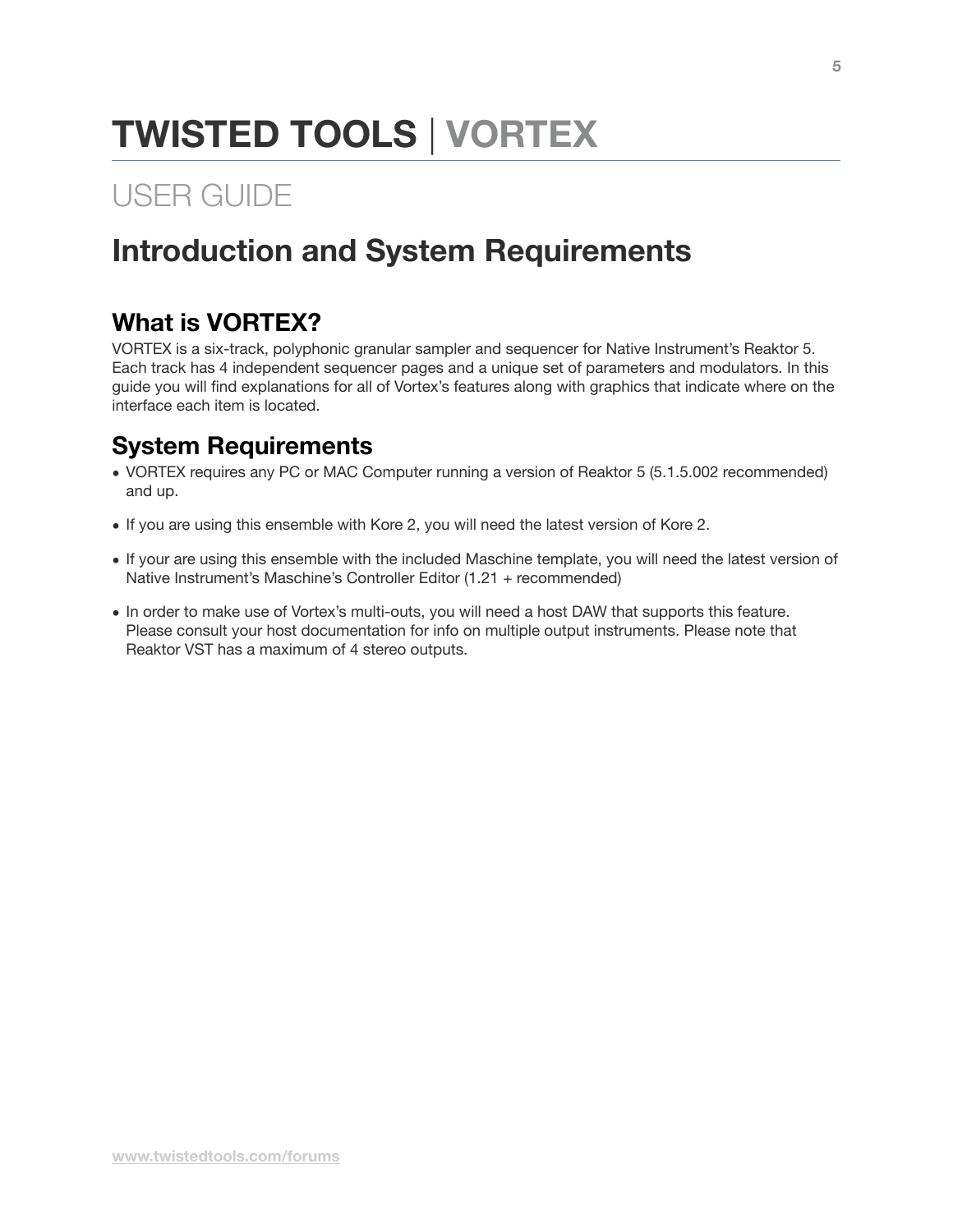#### **Understanding Vortex**

#### <span id="page-5-0"></span>**1.0 Scene Sequencer Area**



A scene is like a preset for the entire instrument. In other words, a Scene stores all the sampler settings and patterns for all 6 tracks.

There are 8 scenes (A-H) and you can sequence the order of their playback by dragging a scene letter to assign a scene (A-H) to one of the 8 Scene Assignment Slots. The Scene Sequencer Cycle Area allows you to cycle through a particular group of Scenes. The speed at which the scene order progresses is determined by the Scene Clock and is set in rhythmic values. To reset the order of the scenes back to the default order (A to H), click the Scene Reset button.

- **1.1 Scene Sequencer Cycle Area**  Sets cycle start and end (length)
- **1.2 Scene Assignment Slots 1 8**  Drag to assign a scene to a slot
- **1.3 Scene Clock/Root Note**  Sets speed at which scenes change if Seq is set to ON. If Seq is set to off, then a 'root' note appears. Root note is used  $(+7)$  to control scenes via MIDI.
- **1.4 Seq ON**  Activates scene sequencer. Otherwise, scenes are controlled manually or by the MIDI notes (Root note+7).
- **1.5 Scene Reset** Resets order of slots to A-H
- <span id="page-5-1"></span>**• 1.6 Swing** - Click and drag the swing button in either direction to add alternate shuffle/swing to your rhythms. The swing and swing is stored with the scene you're working on.

#### **2.0 Track Sequencer Area**



There are six independent tracks in the Track Sequencer area. Each track has 4 independent Sequencer Pages, accessed by clicking their respective tabs. You can draw/delete steps into a page's sequencer with a simple left click'n'drag to draw the steps and their values. Right click'n'drag works like a ruler, applying the same value to all steps.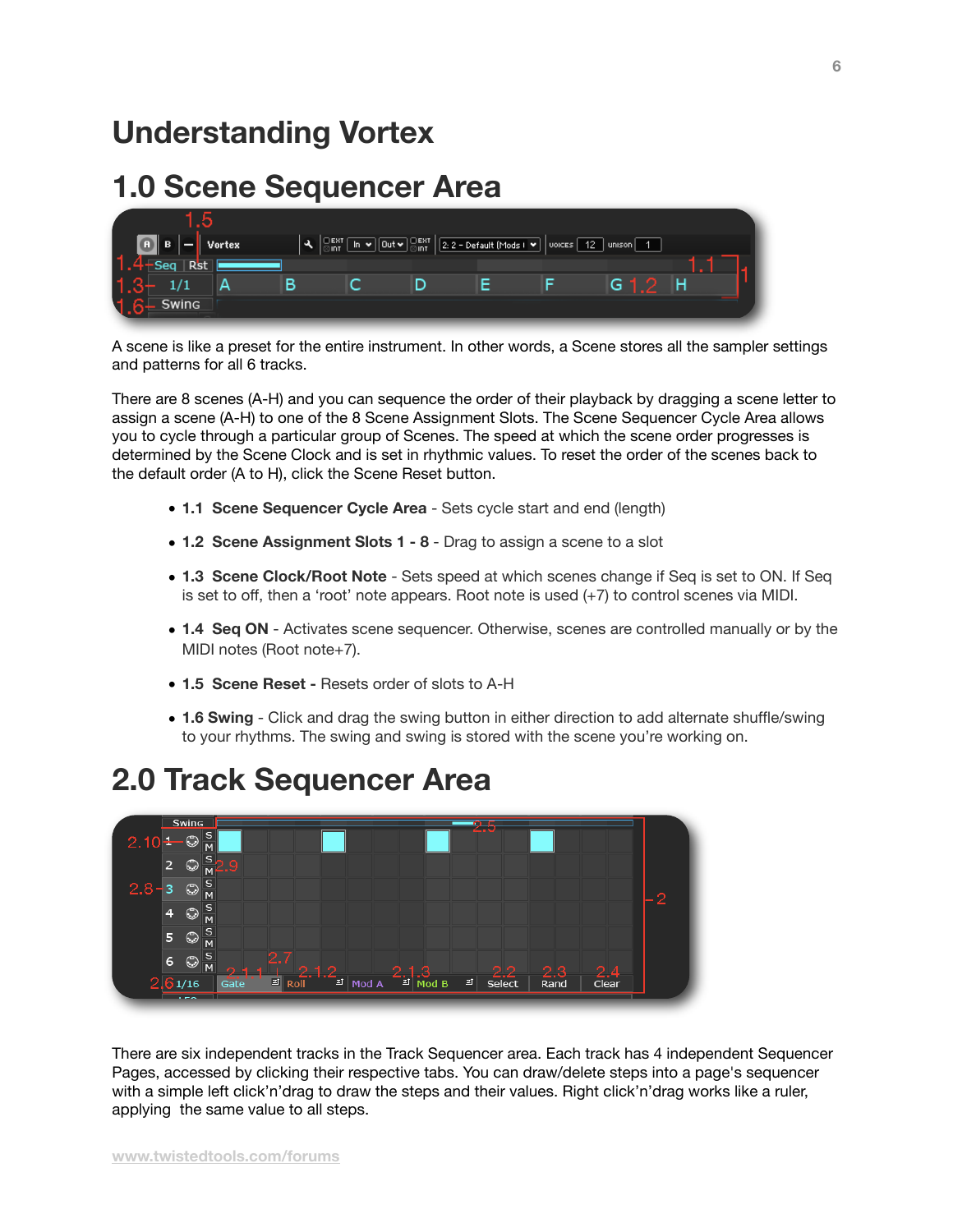|                |                 | <b>Swing</b>              |               |      |               |               |       |               |       |   | 2.5    |      |       |           |
|----------------|-----------------|---------------------------|---------------|------|---------------|---------------|-------|---------------|-------|---|--------|------|-------|-----------|
| $2.10 - \circ$ |                 |                           | S<br>M        |      |               |               |       |               |       |   |        |      |       |           |
|                |                 | 2 $\odot \frac{S}{M}$ 2.9 |               |      |               |               |       |               |       |   |        |      |       |           |
| $2.8 - 3$      |                 | $\odot$                   | $\frac{S}{M}$ |      |               |               |       |               |       |   |        |      |       | $\cdot$ 2 |
|                | $\vert 4 \vert$ | $\odot$                   | $rac{S}{M}$   |      |               |               |       |               |       |   |        |      |       |           |
|                | 5 <sup>1</sup>  | $\odot$                   | $\frac{S}{M}$ |      |               |               |       |               |       |   |        |      |       |           |
|                |                 | $6\circledcirc$           | S<br>M        |      | 2.7           |               |       |               |       |   | 2.2    | 2.3  | 2.4   |           |
|                |                 | 2.61/16                   |               | Gate | <b>과 Roll</b> | $\Xi^\dagger$ | Mod A | $\frac{1}{2}$ | Mod B | 즤 | Select | Rand | Clear |           |
|                |                 | $\sim$ $-$                |               |      |               |               |       |               |       |   |        |      |       |           |

- **• 2.1 Sequencer Pages (Gate, Roll, Mod A, Mod B)**
	- • **2.1.1 Gate Sequencer Page** Triggers a sample
	- • **2.1.2 Roll Sequencer Page** Creates roll or drill effect. Value controls speed of the drill.
	- • **2.1.3 Mod A/B Sequencer Pages** These are sequencers that are not set-up to do anything unless assigned to a parameter as a modulator as described in section 4 below.
- **• 2.2 Select Toggle** When on, you can drag-select across a specific area of the Track Sequencer area to randomize, copy/paste or clear the selected area only (unless set to WHOLE SCENE, in which case clear clears everything in the scene, regardless of selction).
- **2.3 Rand** Randomizes the entire Sequencer Page (if Select Toggle is off). The x-axis position of your mouse-click on the button affects the amount of randomization.
- **2.4 Clear** clears the sequence.
- **2.5 Track Sequencer Cycle area**  Allows you to set the track sequencer's cycle length and start/ end position
- **2.6 Track Sequencer Clock** The rhythmic subdivision for a s step within the track sequencer
- **• 2.7 Zero Modulation Sequencing** Turn on zero-modulation sequencing by clicking the necessary 'z' buttons on the sequencer tabs. When on for a given sequencer, that sequencer will send zero-values for steps that are set to zero
- **• 2.8 Track Selector** Click on a track number to display the sampler parameter knobs and modulation knobs for that track.
- **• 2.9 Track Solo/Mute** Solo's/Mutes track playback
- <span id="page-6-0"></span>**• 2.10 External MIDI Input** - Use a MIDI keyboard or external sequencer to control Vortex. For example, to control track 1:
	- **•** #1 Turn on MIDI icon on track selector to make the track listen for ext MIDI (see image below).
	- **•** #2 In Reaktor's B-View (upper left-hand corner) double-click the Ext1 button and choose Ext1 properties (see image below).
	- **•** #3 Check 'Activate MIDI IN', check the MIDI NOTE box, choose a note # to control the track (see image on next page).

**Continued.**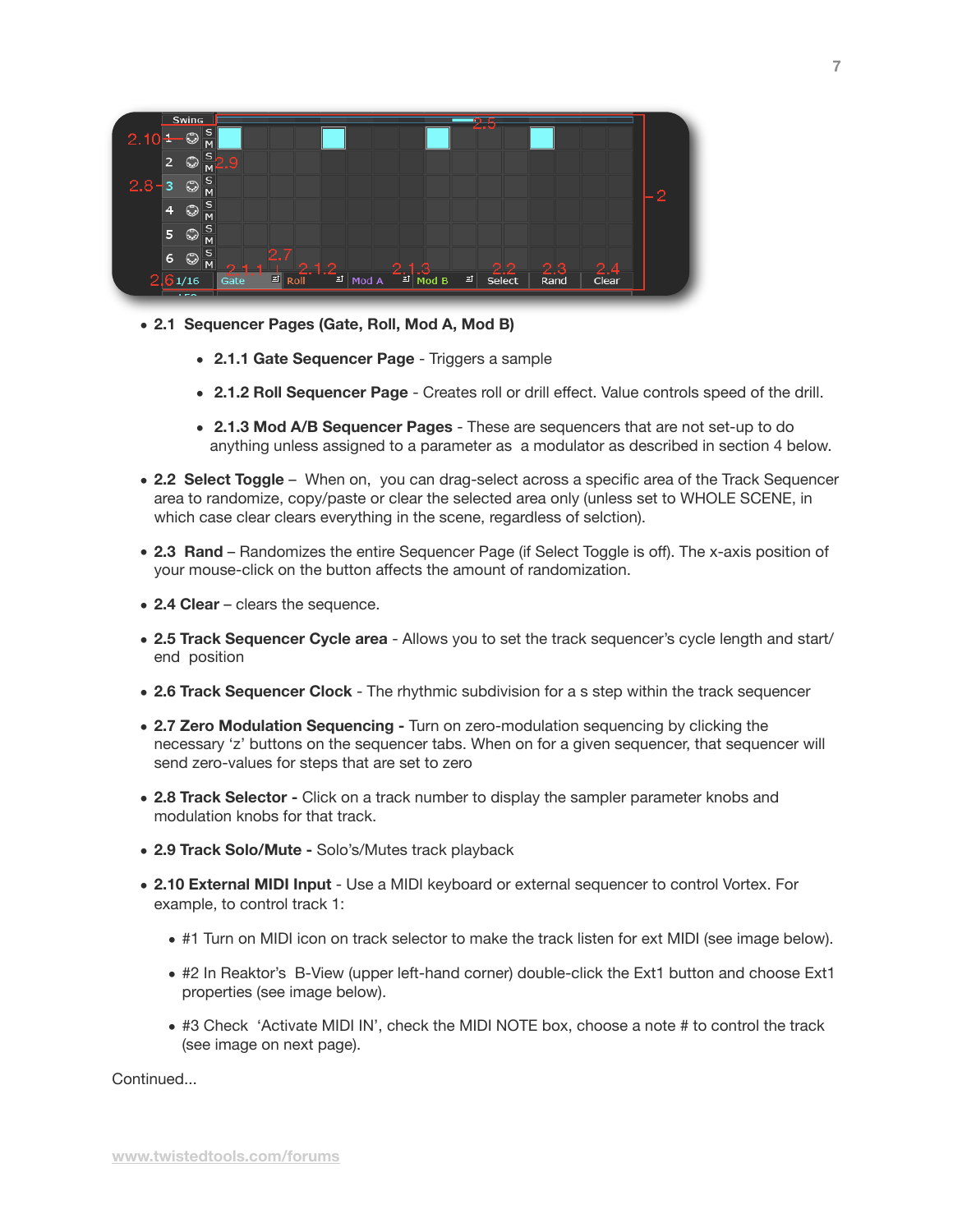

#### <span id="page-7-0"></span>**3.0 Sampler Window**



Right click or double-click to open the Sample Map Editor where you can load your own samples or sample map. The quickest way to add samples or sample maps is by drag&drop from your desktop to the Sample Map Editor...See the Reaktor manual for more information on using the Sample Map editor or watch this [video.](http://www.youtube.com/watch?v=8ZQp40556tY)

A simple way to use your own samples is to right click, choose Open Sample Map Editor, select a sample to replace and choose Edit>Replace from the local sample map editor Edit menu. To save and load your own maps, click and choose Save Map in the sample map editors 'Edit Sample List' menu.

#### <span id="page-7-1"></span>**4.0 Parameter/Modulation Knobs**



4. **Parameter and Mod Knobs -** Each track's sampler has its own set of 11 parameter and modulation knobs. Left click'n'drag to control a Parameter Knob. Turn on and choose a modulator for any parameter, by left-click dragging a Parameter Label. Right click'n'drag to control Modulation Amount. Double-click to reset parameter knobs to default value.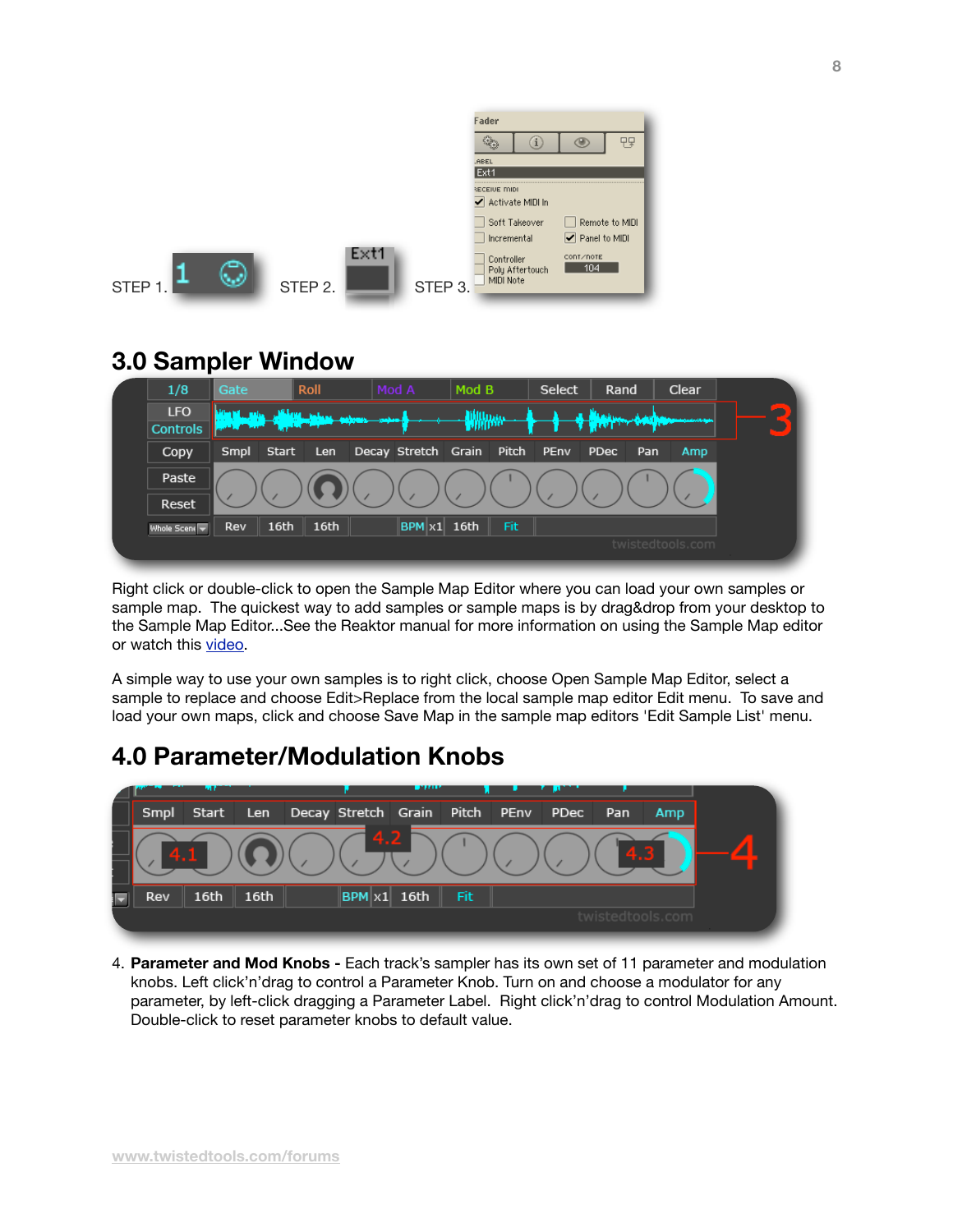

**• 4.1 Parameter Knobs -** Used to adjust the specified parameters absolute value.

**Smpl** - Selects the current sample being triggered on that track

**Start** - Select the start position (offset) that a sample is played back from when triggered

- **Len**  Sets the length of the sample that is triggered. You can also think of this as 'hold'
- **Decay** Sets the time it takes for a sample's volume to decrease to zero after the sample has its entire length as set with the 'Len' knob.
- **Stretch** Quickly repeats tiny fractions of the sample, creating a 'stretching' or slowed- down effect.
- **Grain**  Determines the size of the stretched repetitions
- **Pitch**  Changes the pitch of the audio independently of the speed. Works in conjunction with Stretch and Grain
- **PEnv**  Sets the attack amount of the samplers pitch envelope. This will cause the a triggered sample to pitch from above, down to the current pitch set with the Pitch parameter knob.
- **PDec**  Sets the decay time of the pitch envelope . This is the time it takes for the pitch to return to the Pitch parameter knob's position based on the amount set with the PEnv knob.
- **Pan**  Places the track in the stereo field.
- **Amp** Determines the amplitude of the track's playback.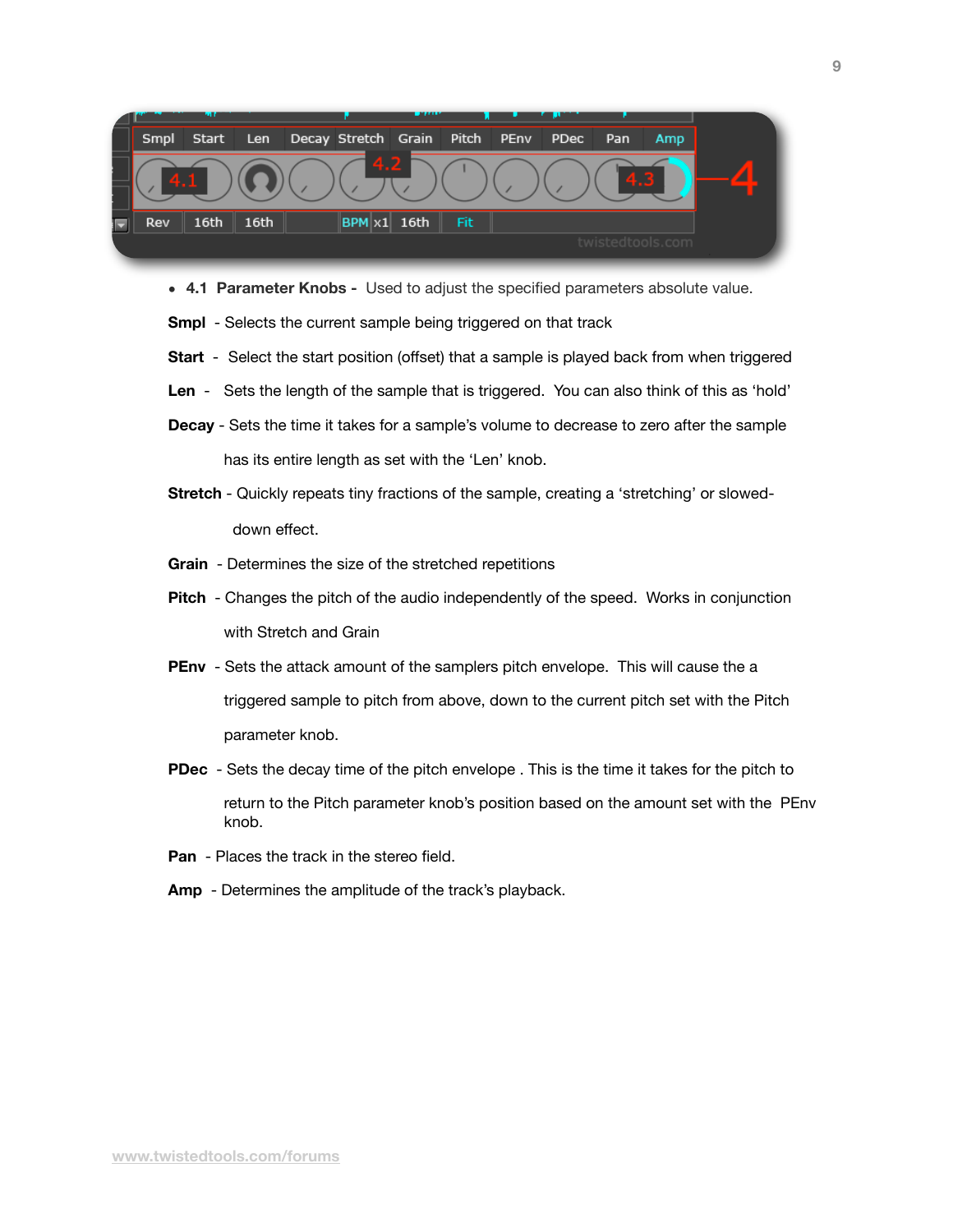

**• 4.2 Parameter Labels** - Left click'n'drag a Parameter Label (name) vertically to turn on modulation and select the source of modulation for that parameter. The color corresponds to the source of modulation.

 Modulation Source Color Guide:

White  $=$  no modulation.

 Cyan = Gate sequencer controls selected parameter

 Orange = Roll sequencer controls selected parameter

 Purple = ModSeq A sequencer controls selected parameter

 Green = ModSeq B sequencer controls selected parameter

 Yellow = LFO A controls selected parameter

 Blue = LFO B controls selected parameter

**• 4.3 Modulation Knobs** - Colored knobs that appear on the outer ring of the Parameter knob once selected. Right-click'n'drag to adjust their value in either a positive or negative direction. These knobs will allow the modulation source to offset the current Parameter Knob's position by a certain +/- amount. Double-right click to reset.

#### <span id="page-9-0"></span>**5.0 Sampler Settings Buttons**



**Sample Settings Buttons -** Each track's Sampler has 6 Settings Buttons that are related to the parameter knobs directly above them. These settings buttons are :

- **• 5.1 Sample Reverse -** Reverses playback of samples for that track
- **• 5.2 Start Offset Quantize (16th)**  When on, the samples start position (offset) is quantized to the nearest 1/16th note, based on the current tempo and the samples detected length
- **• 5.3 Sample Length Offset Quantize (16th)**  When on, the samples length is quantized to the nearest 1/16th note, based on the current tempo and the samples detected length
- **• 5.4 BPM (x#)** Auto stretches sample to the current tempo. There is also an additional correction selector to multiply or divide the samples tempo by 2 in the event that the BPM was incorrectly detected.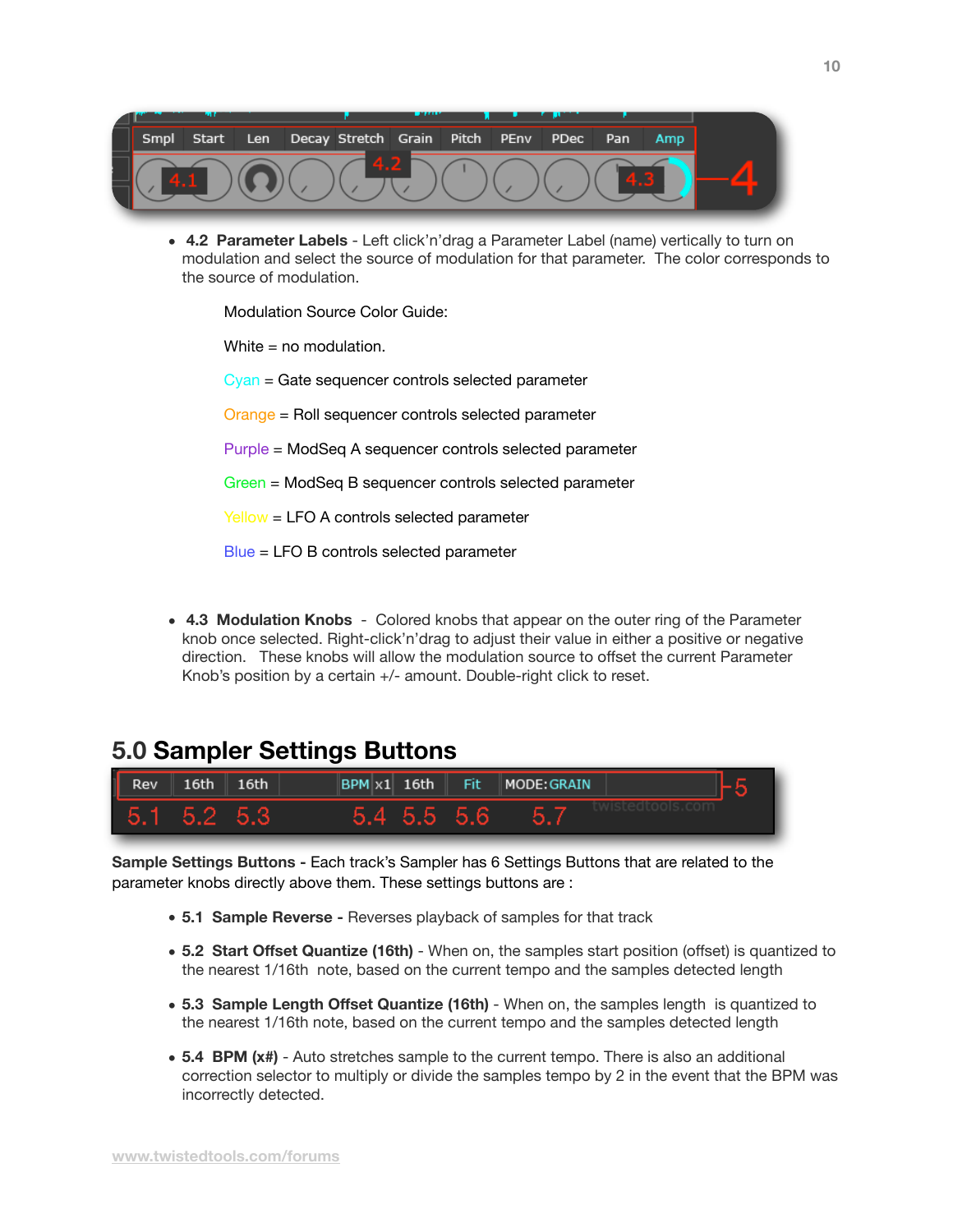| Rev           | $16th$   16th |                 |  | BPM x1 16th Fit MODE: GRAIN |  |
|---------------|---------------|-----------------|--|-----------------------------|--|
| $5.1$ 5.2 5.3 |               | 5.4 5.5 5.6 5.7 |  |                             |  |

- **• 5.5 Grain Size Quantize (16th)** Quantizes the grain length (size) to the nearest 1/16th note.
- **• 5.6 Fit** Ties the samples pitch to the projects tempo. This functionality behaves more like a tape deck, whereby tempo changes affect pitch.
- **• 5.7 Mode (Grain/Normal):** Changes the sampler for the current track to either be a granular sampler or a high quality standard sampler. Using 'Normal' mode results in the best quality, but prohibits using the grain and stretch features.

#### <span id="page-10-0"></span>**6.0 Global Functions**

There are three types of global functions: Global Edit Functions, Global View Functions and Global MIDI Functions.



- **• 6.1 Global Edit Functions** To copy/paste/reset the whole scene, particular parts of a scene or parts of the sequencer area when using the 'Select Toggle' button described earlier.
	- **• 6.1.1 Global Edit Drop-Down Menu** Use this menu to select what you'd like to copy/ paste

 **Whole Scene** - Copies the entire scene

- **Sequencer All Pages** Copies all pages of the sequencer area from scene to scene
- **Sequencer Current Page** Copies only the currently selected page in Sequencer area or selected area of the page, which can be pasted on any page in any scene, anywhere if using Select Toggle button.
- **Sampler Parameters All Tracks** Copies every tracks' sampler parameters from 

scene to scene
- **Sampler Parameters Current Track** Copies only the currently selected track's 

sampler parameters which can be pasted on any track in any scene.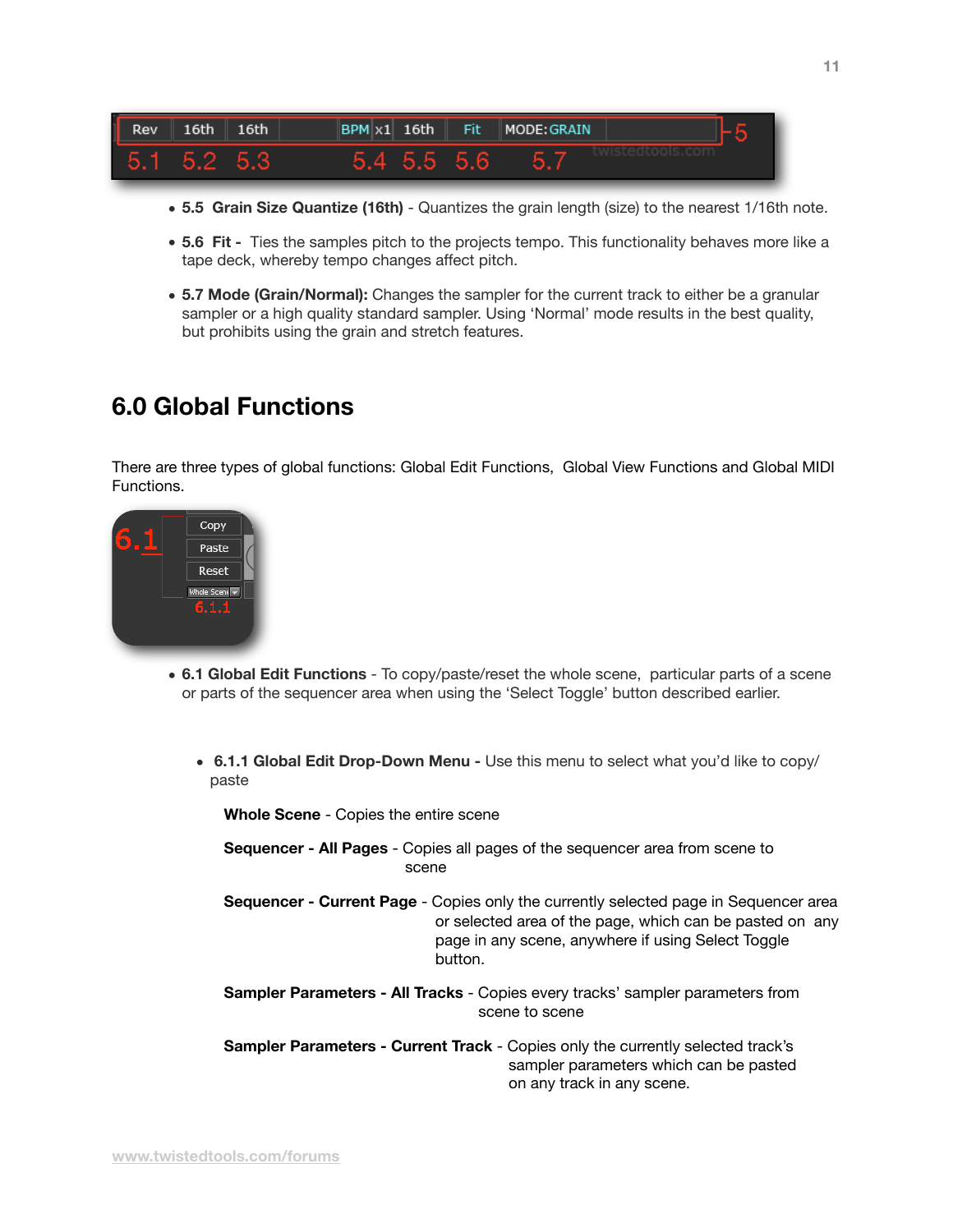**Modulation - All Tracks** - Copies every tracks' modulation from scene to scene

 **Modulation - Current** - Copies only the currently selected track's modulation 

 parameters which can be pasted on any track in any scene



- **• 6.2 Global View Functions** The following function is a display option
	- **• 6.2.1 Toggle LFO/Control's View** Toggles between the main sampler controls view and LFO view allowing you to make LFO adjustments
- **• 6.3 Global MIDI Functions**  Click on 'B' view in the upper left corner of the panel to enter MIDI view. Here you can MIDI learn knobs on your controller to every parameter of each track. If your host supports MIDI Out, you'll notice that any changes made by mouse movements, scene changes or snapshot changes will result in your hardware updating as well. This will prevent 'jumping' knobs by making sure that your controller always follows what is on screen. Just Right-Click to MIDI learn any knob/button in B-view.



**• 6.3.1 Track Selector MIDI Learn -** Right-click to MIDI learn buttons on your controller to change the currently selected track.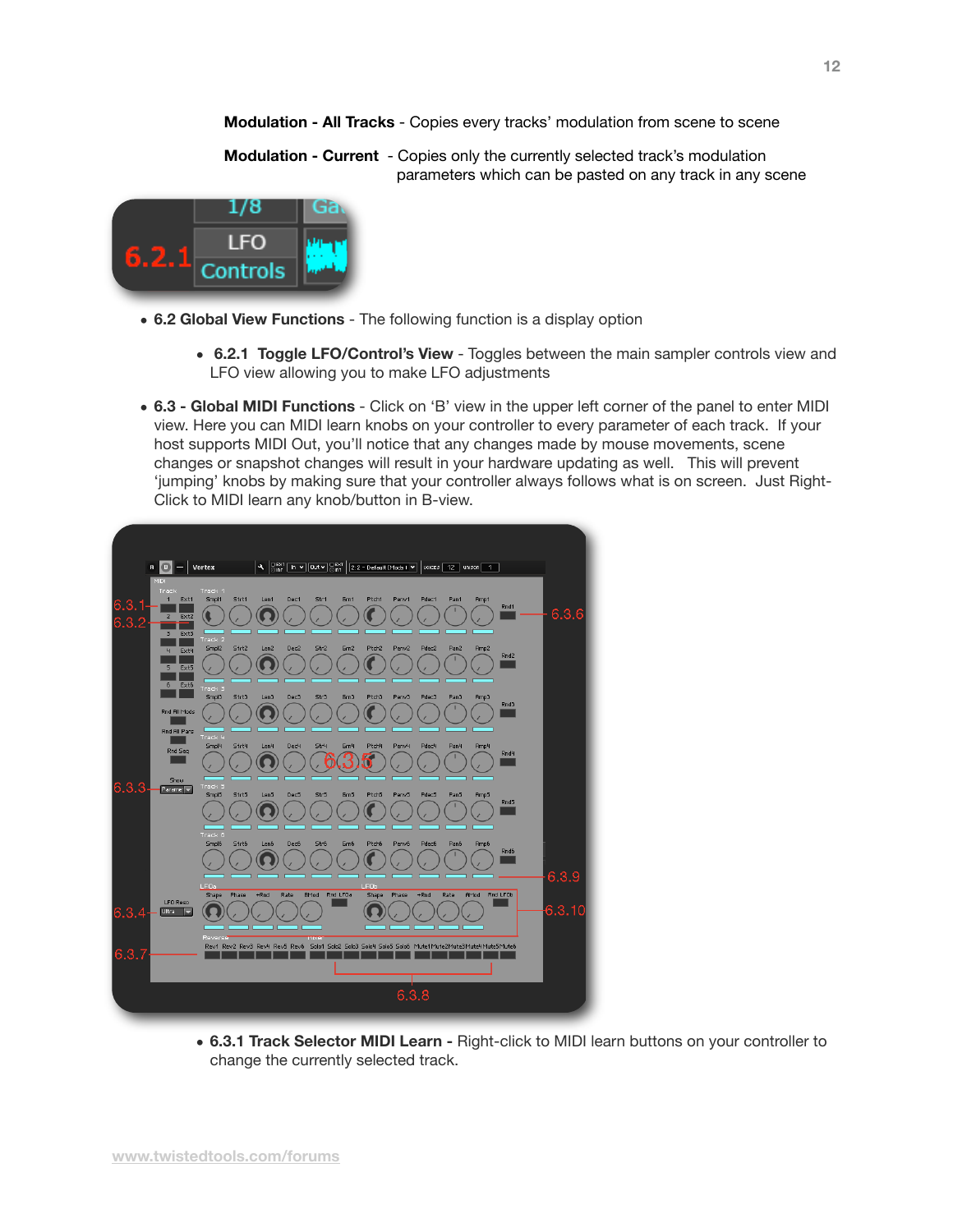

- **• 6.3.2 Ext. MIDI In MIDI Learn**  Use this button to MIDI learn an external MIDI message to be used to trigger the track in lieu of using the built-in sequencer. Right-click this button and choose 'properties'. Then check 'Activate MIDI IN', and choose what kind of message you'd like to trigger the track (note, cc, etc.). Then, turn on the MIDI Icon in the A-view when you'd like to trigger the track using your assignment. See [section 2.10](#page-6-0) for pictures of this process.
- **• 6.3.3 Parameter and Modulation View** Allows you to toggle between displaying Parameter and Modulation knobs for each track to MIDI learn to. Right-click to MIDI learn knobs to parameters and modulators.
- **• 6.3.4 LFO Resolution**  Use the LFO Resolution menu to lighten the load on the cpu if you are having cpu issues on a slower computer or simply need to free up some CPU
- **• 6.3.5 Parameter and Modulation MIDI Learn Knobs** MIDI learnable knobs for each track's parameter knobs and modulation knobs
- **• 6.3.6 Parameter and Modulation Randomizers MIDI Learn** MIDI learn buttons to Randomize parameters or modulators for each track
- **• 6.3.7 Sampler Reverse MIDI Learn** MIDI learn buttons for the reverse for each track
- **• 6.3.8 Track Solo/Mute MIDI Learn** MIDI learn buttons for the Track Solo/Mute buttons